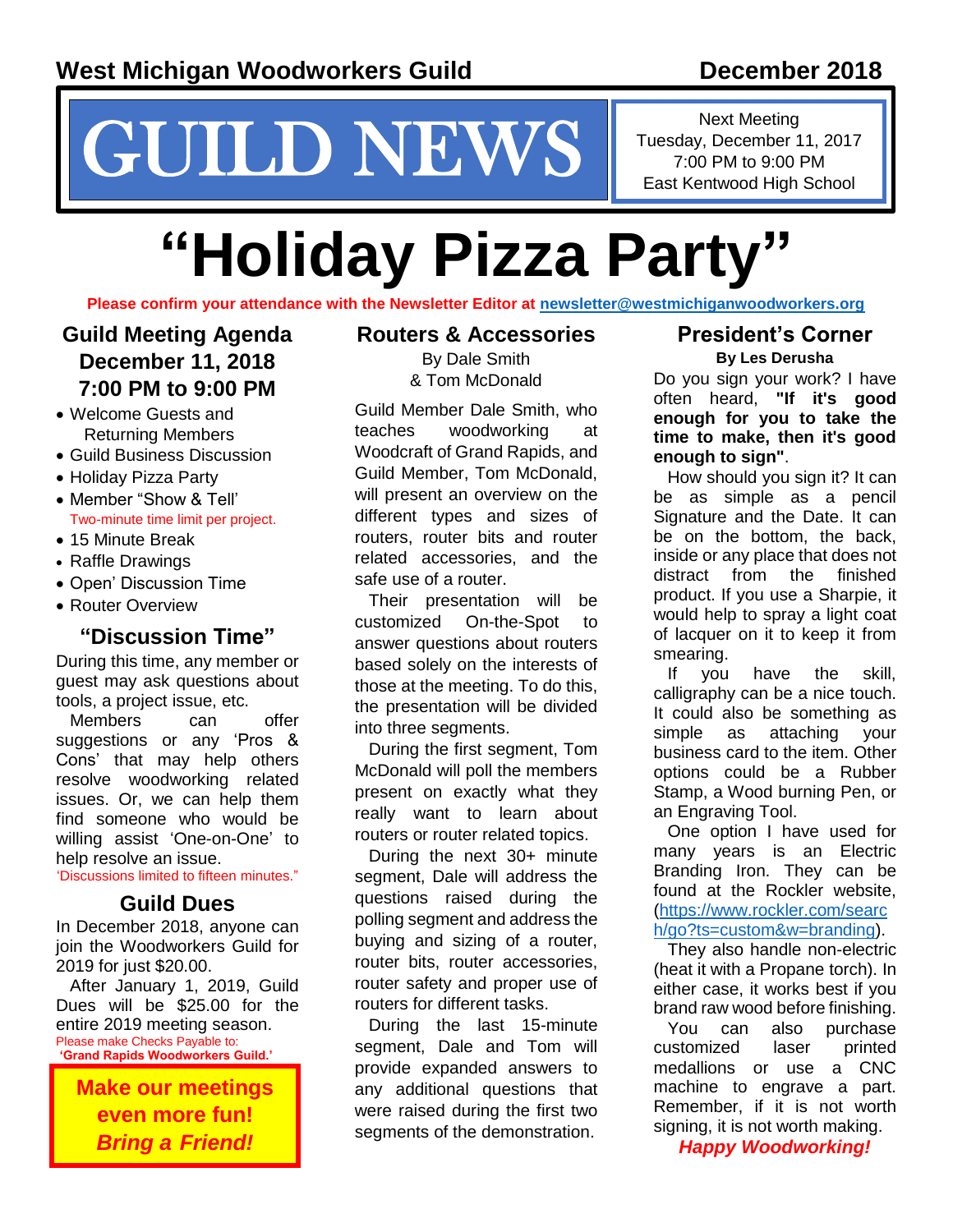# **West Michigan Woodworkers Guild\_\_\_\_\_ \_\_\_\_\_\_December 2018**

# **The November 2018 Meeting!**



Guild Member, Phil Miclea showed those attending the 11- 13-18 Guild meeting how to use hand tools to create beautiful tight fitting Dovetail joints.

Phil spent over an hour teaching our members the Tricks and Short-cuts of making beautiful tight Dovetail joints. While doing so, he answered questions from those watching his presentation, describing the How and Why of each step.

Those watching Phil did not take their eyes off him for over an hour as he was showing them the **How-to** of making a Dovetail joint. His presentation was to the point and received with great appreciation by those watching.

*Thank you Phil for an excellent presentation and learning experience.*

**~ ~ ~ ~ ~ ~ ~ ~** Do not to miss our December Guild meeting! It is going to be a meeting on Routers and their accessories along with **Holiday Pizza Party!**

A map to our meeting location is on our website under the heading of **'Meetings'** to help you get to our meetings.

[www.westmichiganwoodworker](www.westmichiganwoodworkers.org) [s.org](www.westmichiganwoodworkers.org)



### **'Guild Meeting Main Presentation'**

As you can see from the above pictures, Guild Members intensely watched Phil Miclea for over an hour as he showed them how to make Dovetail wood joints using only hand tools. Please note too, the diversity of our membership in the pictures, our Guild is made up of young men and women wanting to learn the Tricks-of- the-Trade, middle aged folks who may be just starting to get into woodworking or expanding their knowledge and we have the Old-Salts who been into woodworking for many years. The most important aspect of being a member of the WM Woodworkers Guild is that all the members are willing and happy to share and learn from one another.



### **'Show & Tell'**

Pic. #1. Steve Babcock telling about the white rocking chair he made for his granddaughter Pic. #2. Rob LaFluer describing his Puzzle Box, how he made it and what you need to do to get it open. Pic. #3. Mark Nickerson describing his box made of cut-offs Pic. #4. Rob LaFluer talking about the new pocket hole router he just bought and wants to demonstrate at the December 11<sup>th</sup> meeting.

I



Mark Nickerson looking over 100s of past issues of Wood Magazine donated to the Guild and East Kentwood High School by Guild member, Phil Miclea.



Guild Treasurer, Case Vander Maas happily signing up new Guild members and taking orders for Carter Products from Members.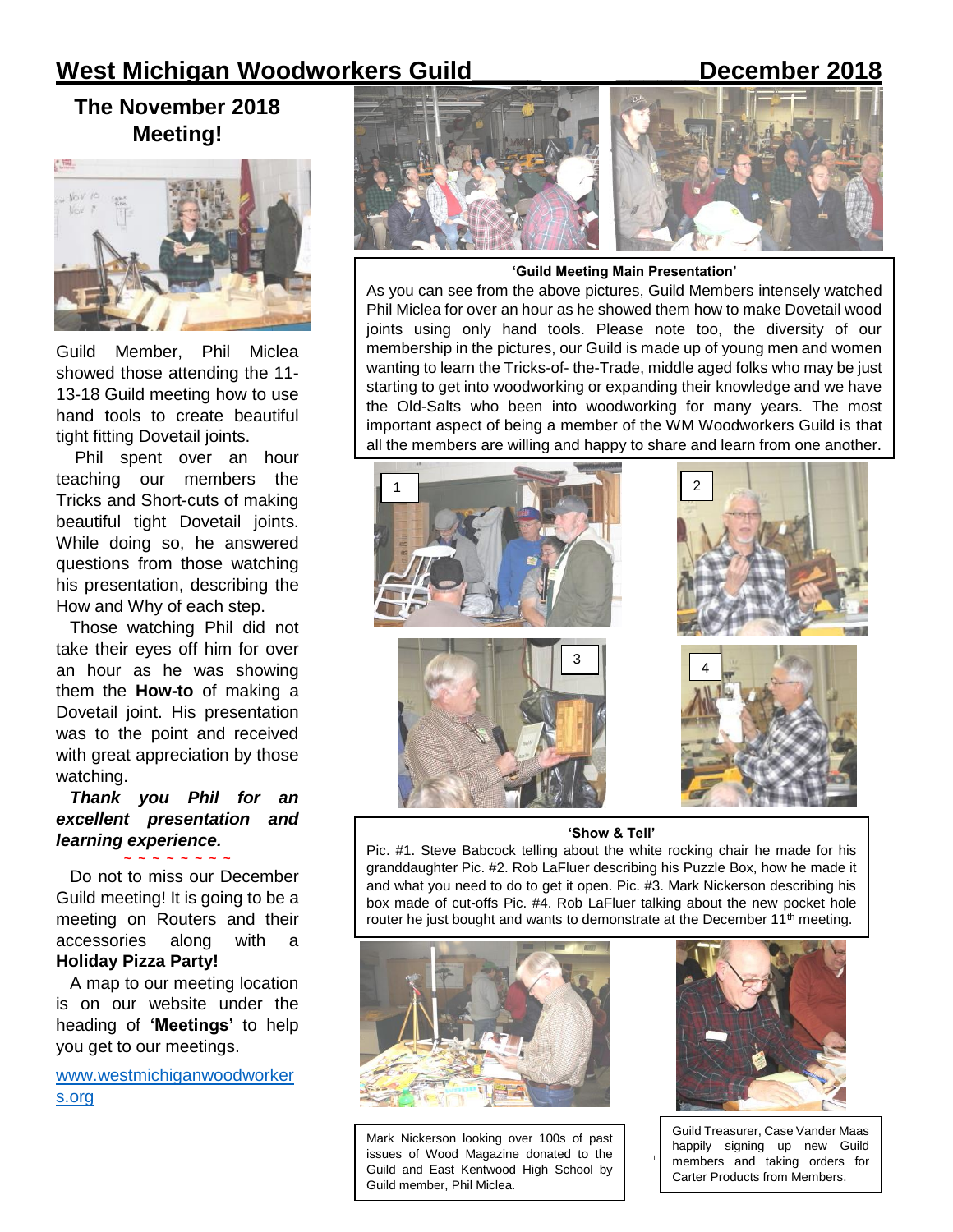# **West Michigan Woodworkers Guild \_\_\_ \_\_December 2018**

# **Group Buy from**

### **Carter Products**

Grand Rapids, MI, based, Carter Products, is offering the WM Guild Members an opportunity be in a Group Purchase Plan.

Carter Products produces Band Saw related accessories, blade guides, band saw blades and Wood Lathe turning tools and accessories.

*Here is the deal*. You can buy any Carter product at a 15% discount plus MI Sales Tax!

The Guild Group Buy period has already begun. It **Ends** at the December 11<sup>th</sup> Guild meeting!

Case Vander Maas, Guild Treasurer, will be taking Carter orders from Guild Members at the December  $11<sup>th</sup>$  meeting. You can go to Carter's website [www.carterproducts.com](http://www.carterproducts.com/) and pick out the items you want. Put those items on an order form at the 12-11-18 meeting and then give your order to Case Vander Maas along with a check Payable to the GR Woodworkers Guild or cash that includes 6% MI Sales Tax.

Your order will be taken to Carter Products and every effort will be made to get all ordered items to you by 12-22-18.

### **Bad Weather Alerts**

We may postpone a meeting due to weather conditions in coming months.

We will try to contact you via E-mail and on our Facebook Page by 2:00 PM the day of the meeting.

So watch your e-mail and check our Facebook Page if you question if we will be meeting on our regular meeting days.

### **Money Making Opportunities**

Randy Beute, owner of Cento-Anni in Holland, has money making opportunities available for WM Woodworkers Guild members.

Randy started his business turning pens, making cutting boards, and other basic wood items. **Well, Randy's business has grown!!!**

Randy is getting requests for these items at a rate faster than he can easily fill the orders, so he would like to share his success with Guild Members.

He would like to build relationships with Guild Members who would like to help him with his overflow business and make \$\$\$.

If you are interested, contact Randy at 616-566-1501 or e-mail at [randy@centoanni.com](file:///C:/Users/McDonald/Documents/TRM%20General%20Documents/WW%20Guild%20Docs/WW%20Guild%20Docs/Newsletter%20Articles%20by%20TRM/December%202018/randy@centoanni.com) or talk to him at our next Guild meeting on 12-11-18.

Randy would also like to host a WM Woodworkers Guild meeting at his business in Holland, MI, during the fall of 2019. Are you interested in seeing his shop? Let a Guild Board member know!

# **We Want To See Your Shop!**

It is very hard for 40 to 50 Guild members to visit your shop at one time! However, if you take pictures of it with your c-phone or digital camera we can tour your shop at a regular meeting by projecting those electronic pictures on our overhead screen while you tell us about it.

Plus, those pictures can help you with insurance claims if you experience a fire or theft of your woodworking equipment.

# **Guild Contact & Newsletter Editor**

*Continued from November*….

Last month the duties of the Guild's **Guild Contact** person were outlined. This month the duties of the Guild's **Newsletter Editor** are being presented.

The Guild's Newsletter Editor has much the same responsibilities of that of an Editor of a Community Newspaper. The Newsletter Editor wears many hats, Star Reporter, Guild Promotion & Publicity, Newsletter Creator & Editor, Distribution Manager of the Newsletter plus other Guild publications such as the Guild's brochures and business cards.

The Newsletter Editor is a Member of the Guild's Board of Directors who works with other Guild Board Members to promote and grow the Guild.

It is the Newsletter Editor who tells our members, futuremembers, past members, supporters, suppliers, other public organizations and woodworking groups throughout West Michigan and the State of Michigan about our Guild's activities and meetings.

**The Newsletter Editor must be computer literate**. The Editor needs to know how to use word processing, membership tracking and e-mailing software and have the time and a willingness to produce the Guild's Newsletters on a monthly basis plus send out other Guild anounments and information as needed.

**The position of Guild Contact & Newsletter Editor will need to be filled at the September 2019 election of the Board Members.**